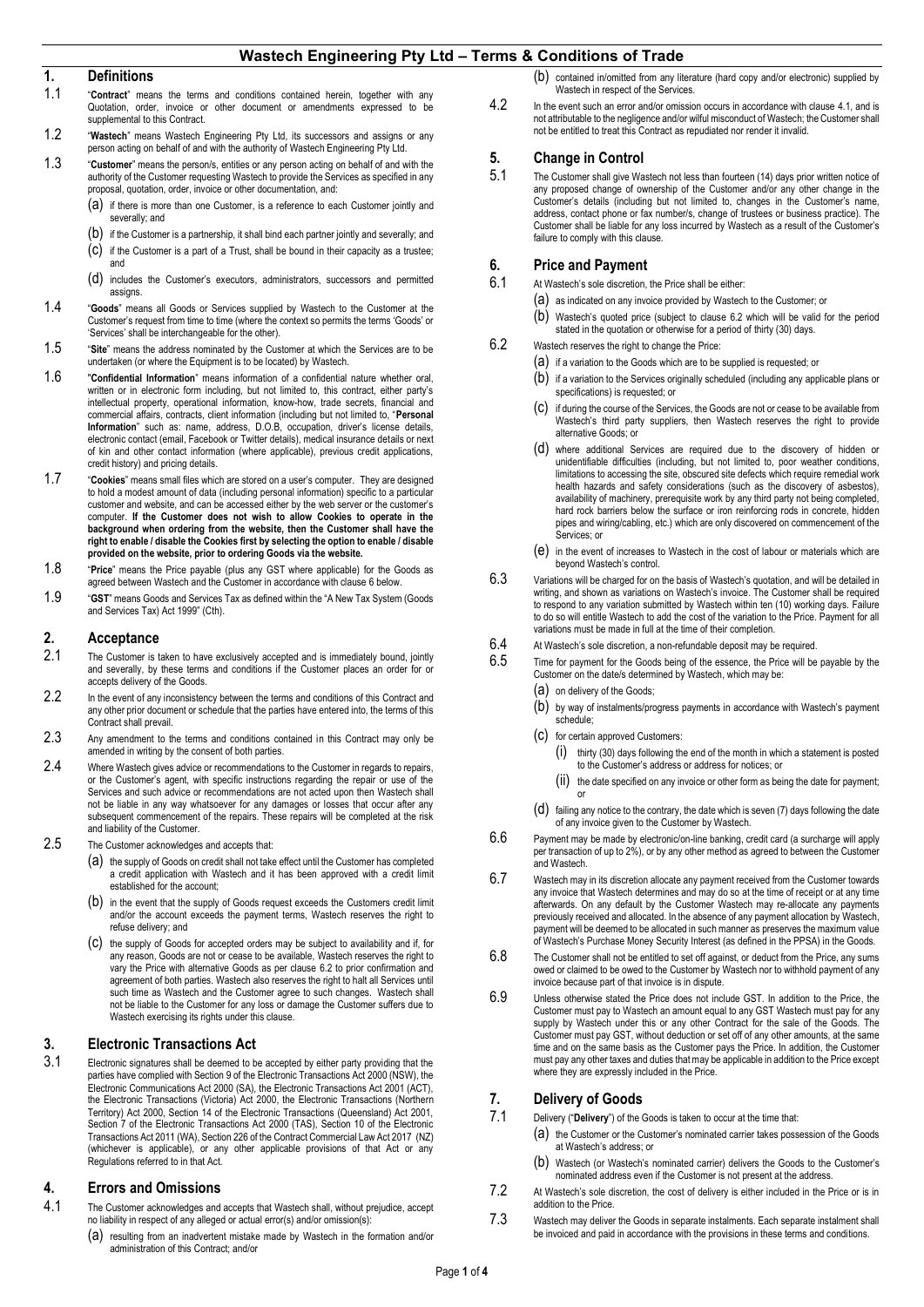7.4 Any time specified by Wastech for delivery of the Goods is an estimate only and Wastech will not be liable for any loss or damage incurred by the Customer as a result of delivery being late. However both parties agree that they shall make every endeavour to enable the Goods to be delivered at the time and place as was arranged between both parties. In the event that Wastech is unable to supply the Goods as agreed solely due to any action or inaction of the Customer, then Wastech shall be entitled to charge a reasonable fee for redelivery and/or storage.

# **8. Risk**

- Risk of damage to or loss of the Goods passes to the Customer on Delivery and the Customer must insure the Goods on or before Delivery.
- 8.2 If any of the Goods are damaged or destroyed following delivery but prior to ownership passing to the Customer, Wastech is entitled to receive all insurance proceeds payable for the Goods. The production of these terms and conditions by Wastech is sufficient evidence of Wastech's rights to receive the insurance proceeds without the need for any person dealing with Wastech to make further enquiries.
- 8.3 If the Customer requests Wastech to leave Goods outside Wastech's premises for collection or to deliver the Goods to an unattended location, then such Goods shall be left at the Customer's sole risk.
- 8.4 Where Wastech is required to install the Goods the Customer warrants that the structure of the premises or equipment in or upon which these Goods are to be installed or erected is sound and will sustain the installation and work incidental thereto and Wastech shall not be liable for any claims, demands, losses, damages, costs and expenses howsoever caused or arising in connection with the installation and work incidental thereto.
- 8.5 Wastech shall be entitled to rely on the accuracy of any plans, specifications (including, but not limited to CAD drawings etc.) and other information provided by the Customer. The Customer acknowledges and agrees that in the event that any of this information provided by the Customer is inaccurate, Wastech accepts no responsibility for any loss, damages, or costs however resulting from these inaccurate plans, specifications or other information.
- 8.6 Where the Customer has supplied materials for Wastech to complete the Services, or existing materials are in place, the Customer acknowledges and accepts responsibility for the suitability of purpose, quality and any faults inherent in the materials. Wastech shall not be responsible for any defects in the Services, any loss or damage to the Goods (or any part thereof), howsoever arising from the use of materials supplied by the Customer.
- 8.7 Wastech is only responsible for parts that are replaced by Wastech and that in the event that other parts/materials, subsequently fail, the Customer agrees to indemnify Wastech against any loss or damage to the materials.
- 8.8 Stainless steel is a textured material and can be of a porous nature. The Customer accepts that products made from this material can rust and mark easily and that care should be taken to maintain the finish of and longevity of stainless steel products.
- 8.9 Where an anodised surface finish has been selected, slight colour variation may occur between the main unit and any installation trims used due to the difference in aluminium alloys available and manufacturing standards and tolerances shall not deemed to be a defect in the Goods.
- 8.10 Where the Customer has left a vehicle with Wastech for repair, restoration, or modification or for Wastech to perform any other Service in relation to the item, it shall be at the sole risk of the Customer. Wastech shall not be liable for any loss or damage to any vehicle whilst in the care of Wastech, it shall be the responsibility of the Customer to ensure the vehicle is adequately insured, or at all (including but not limited to, the perils of accident, fire, theft and burglary and all other usual risks) whilst stored on Wastech premises.
- 8.11 The Customer acknowledges and accepts that Goods (including but not limited to, steel and/or metal, etc.) supplied may:
	- (a) exhibit variations in shade tone, colour, texture, markings, surface and finish, and may contain natural fissures, occlusions, and indentations. Wastech will make every effort to match batches/samples of the Goods supplied in order to minimise such variations, but shall not be liable in any way whatsoever where such variations occur; and
	- (b) fade or change colour over time; and
	- (c) expand, contract or distort as a result of exposure to heat, cold, weather; and
	- (d) mark or stain if exposed to certain substances; and
	- (e) be damaged or disfigured by impact or scratching.
- 8.12 The Customer also acknowledges and accepts where Wastech has performed temporary repairs that:
	- (a) Wastech offers no guarantee against the reoccurrence of the initial fault, or any further damage caused; and
	- (b) Wastech will immediately advise the Customer of the fault and shall provide the Customer with an estimate for the full repair required.
- 8.13 Wastech shall not be liable for any defect, deterioration and/or damage to the Goods:
	- (a) if the Customer does not follow Wastech's recommendations;
	- (b) where Goods are stored off site for extended periods of time as a result of any action/inaction by the Customer;
	- (c) resulting from incorrect use and/or installation of the Goods by the Customer or any other third party.
	- (d) where welding, galvanising (or any other heat related process) has caused distortion or any other damage.

### **9. Access**

- 9.1 The Customer shall ensure that Wastech has clear and free access to the site at all times to enable them to undertake the Services. Wastech shall not be liable for any loss or damage to the site (including, without limitation, damage to pathways, driveways and concreted or paved or grassed areas) unless due to the negligence of Wastech.
- 9.2 It is the responsibility of the Customer to ensure that access is suitable to accept the weight of laden trucks. The Customer agrees to indemnify Wastech against all costs

incurred by Wastech in recovering such vehicles in the event they become bogged or otherwise immovable.

### **10. Compliance with Laws**

- 10.1 The Customer and Wastech shall comply with the provisions of all statutes, regulations and bylaws of government, local and other public authorities that may be applicable to the Services.
- 10.2 The Customer shall obtain (at the expense of the Customer) all licenses and approvals that may be required for the Services.

### **11. Title**

- <span id="page-1-0"></span>11.1 Wastech and the Customer agree that ownership of the Goods shall not pass until:
	- (a) the Customer has paid Wastech all amounts owing to Wastech; and
- (b) the Customer has met all of its other obligations to Wastech. 11.2 Receipt by Wastech of any form of payment other than cash shall not be deemed to be
- payment until that form of payment has been honoured, cleared or recognised. 11.3 It is further agreed that, until ownership of the Goods passes to the Customer in
	- accordance with claus[e 11.1:](#page-1-0) (a) the Customer is only a bailee of the Goods and must return the Goods to Wastech on request;
	- (b) the Customer holds the benefit of the Customer's insurance of the Goods on trust for Wastech and must pay to Wastech the proceeds of any insurance in the event of the Goods being lost, damaged or destroyed;
	- (c) the Customer must not sell, dispose, or otherwise part with possession of the Goods other than in the ordinary course of business and for market value. If the Customer sells, disposes or parts with possession of the Goods then the Customer must hold the proceeds of any such act on trust for Wastech and must pay or deliver the proceeds to Wastech on demand;
	- (d) the Customer should not convert or process the Goods or intermix them with other goods but if the Customer does so then the Customer holds the resulting product on trust for the benefit of Wastech and must sell, dispose of or return the resulting product to Wastech as it so directs;
	- (e) the Customer irrevocably authorises Wastech to enter any premises where Wastech believes the Goods are kept and recover possession of the Goods;
	- (f) Wastech may recover possession of any Goods in transit whether or not delivery has occurred;
	- (g) the Customer shall not charge or grant an encumbrance over the Goods nor grant nor otherwise give away any interest in the Goods while they remain the property of Wastech;
	- (h) Wastech may commence proceedings to recover the Price of the Goods sold notwithstanding that ownership of the Goods has not passed to the Customer.

## <span id="page-1-6"></span>**12. Personal Property Securities Act 2009 ("PPSA")**

- In this clause financing statement, financing change statement, security agreement, and security interest has the meaning given to it by the PPSA.
- 12.2 Upon assenting to these terms and conditions in writing the Customer acknowledges and agrees that these terms and conditions constitute a security agreement for the purposes of the PPSA and creates a security interest in all Goods and/or collateral (account) – being a monetary obligation of the Customer to Wastech for Services – that have previously been supplied and that will be supplied in the future by Wastech to the Customer.

### <span id="page-1-3"></span><span id="page-1-2"></span><span id="page-1-1"></span>12.3 The Customer undertakes to:

- (a) promptly sign any further documents and/or provide any further information (such information to be complete, accurate and up-to-date in all respects) which Wastech may reasonably require to;
	- (i) register a financing statement or financing change statement in relation to a security interest on the Personal Property Securities Register;
	- (ii) register any other document required to be registered by the PPSA; or
	- $(iii)$  $(iii)$  correct a defect in a statement referred to in claus[e 12.3\(](#page-1-1)[a\)\(](#page-1-2)i) o[r 12.3\(](#page-1-1)a)([ii\);](#page-1-4)
- <span id="page-1-4"></span>(b) indemnify, and upon demand reimburse, Wastech for all expenses incurred in registering a financing statement or financing change statement on the Personal Property Securities Register established by the PPSA or releasing any Goods charged thereby;
- (c) not register a financing change statement in respect of a security interest without the prior written consent of Wastech;
- (d) not register, or permit to be registered, a financing statement or a financing change statement in relation to the Goods and/or collateral (account) in favour of a third party without the prior written consent of Wastech;
- (e) immediately advise Wastech of any material change in its business practices of selling the Goods which would result in a change in the nature of proceeds derived from such sales.
- 12.4 Wastech and the Customer agree that sections 96, 115 and 125 of the PPSA do not apply to the security agreement created by these terms and conditions.
- <span id="page-1-5"></span>12.5 The Customer waives their rights to receive notices under sections 95, 118, 121(4), 130, 132(3)(d) and 132(4) of the PPSA.
- 12.6 The Customer waives their rights as a grantor and/or a debtor under sections 142 and 143 of the PPSA.
- 12.7 Unless otherwise agreed to in writing by Wastech, the Customer waives their right to receive a verification statement in accordance with section 157 of the PPSA.
- 12.8 The Customer must unconditionally ratify any actions taken by Wastech under clauses [12.3](#page-1-1) t[o 12.5.](#page-1-5)
- 12.9 Subject to any express provisions to the contrary (including those contained in this clause [12\),](#page-1-6) nothing in these terms and conditions is intended to have the effect of contracting out of any of the provisions of the PPSA.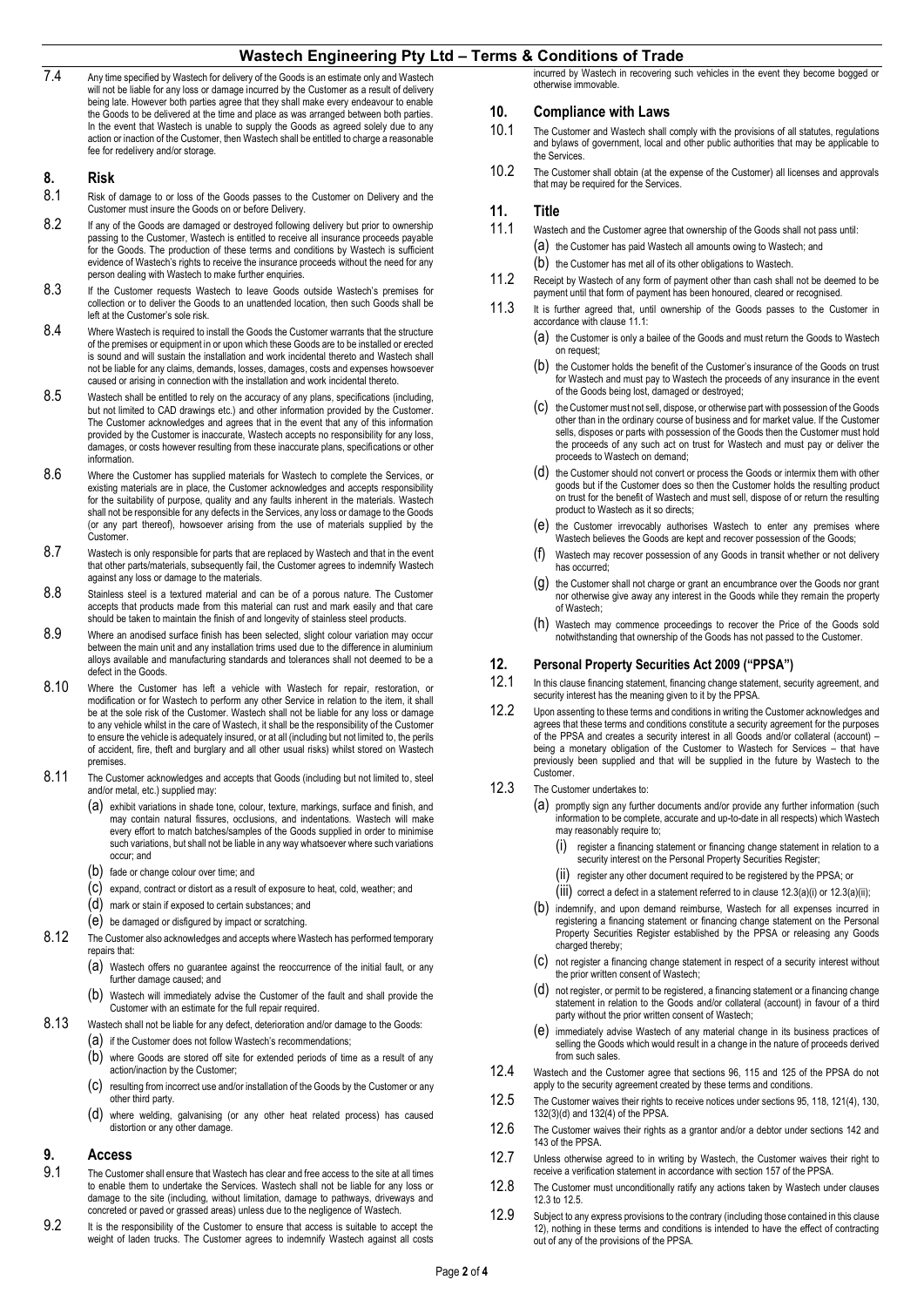# <span id="page-2-0"></span>**13. Security and Charge**<br>**13.1** In consideration of Wastech ag

- In consideration of Wastech agreeing to supply the Goods, the Customer charges all of its rights, title and interest (whether joint or several) in any land, realty or other assets capable of being charged, owned by the Customer either now or in the future, to secure the performance by the Customer of its obligations under these terms and conditions (including, but not limited to, the payment of any money).
- 13.2 The Customer indemnifies Wastech from and against all Wastech's costs and disbursements including legal costs on a solicitor and own client basis incurred in exercising Wastech's rights under this clause.
- 13.3 The Customer irrevocably appoints Wastech and each director of Wastech as the Customer's true and lawful attorney/s to perform all necessary acts to give effect to the provisions of this claus[e 13](#page-2-0) including, but not limited to, signing any document on the Customer's behalf.

#### <span id="page-2-1"></span>**14. Defects, Warranties and Returns, Competition and Consumer Act 2010 (CCA)**

- <span id="page-2-2"></span>14.1 The Customer must inspect the Goods immediately on delivery and/or installation and must within seven (7) days of delivery notify Wastech in writing of any evident defect/damage, shortage in quantity, or failure to comply with the description or quote. The Customer must notify any other alleged defect in the Goods as soon as reasonably possible after any such defect becomes evident. Upon such notification the Customer must allow Wastech to inspect the Goods.
- 14.2 Under applicable State, Territory and Commonwealth Law (including, without limitation the CCA), certain statutory implied guarantees and warranties (including, without limitation the statutory guarantees under the CCA) may be implied into these terms and conditions (**Non-Excluded Guarantees**).
- 14.3 Wastech acknowledges that nothing in these terms and conditions purports to modify or exclude the Non-Excluded Guarantees.
- 14.4 Except as expressly set out in these terms and conditions or in respect of the Non-Excluded Guarantees, Wastech makes no warranties or other representations under these terms and conditions including but not limited to the quality or suitability of the Goods. Wastech's liability in respect of these warranties is limited to the fullest extent permitted by law.
- 14.5 If the Customer is a consumer within the meaning of the CCA, Wastech's liability is limited to the extent permitted by section 64A of Schedule 2.
- 14.6 If Wastech is required to replace the Goods under this clause or the CCA, but is unable to do so, Wastech may refund any money the Customer has paid for the Goods.
- 14.7 If the Customer is not a consumer within the meaning of the CCA, Wastech's liability for any defect or damage in the Goods is:
	- (a) limited to the value of any express warranty or warranty card provided to the Customer by Wastech at Wastech's sole discretion;
	- (b) limited to any warranty to which Wastech is entitled, if Wastech did not manufacture the Goods;
	- (c) otherwise negated absolutely.
- <span id="page-2-3"></span>14.8 Subject to this claus[e 14,](#page-2-1) returns will only be accepted provided that:
	- (a) the Customer has complied with the provisions of claus[e 14.1;](#page-2-2) and
	- (b) Wastech has agreed that the Goods are defective; and
	- (c) the Goods are returned within a reasonable time at the Customer's cost (if that cost is not significant); and
	- (d) the Goods are returned in as close a condition to that in which they were delivered as is possible.
- 14.9 Notwithstanding clause[s 14.1](#page-2-2) t[o 14.8](#page-2-3) but subject to the CCA, Wastech shall not be liable for any defect or damage which may be caused or partly caused by or arise as a result of:
	- (a) the Customer failing to properly maintain or store any Goods;
	- (b) the Customer using the Goods for any purpose other than that for which they were designed;
	- (c) the Customer continuing the use of any Goods after any defect became apparent or should have become apparent to a reasonably prudent operator or user;
	- (d) the Customer failing to follow any instructions or guidelines provided by Wastech;
	- (e) fair wear and tear, any accident, or act of God.
- <span id="page-2-4"></span>14.10 Overdue and/or outstanding monies owed to Wastech for Goods and/or Services under this Contract will render any warranty and guarantee null and void.
- 14.11 In the case of second hand Goods, unless the Client is a consumer under the CCA, the Client acknowledges that it has had full opportunity to inspect the second hand Goods prior to Delivery and accepts them with all faults and that to the extent permitted by law no warranty is given by Wastech as to the quality or suitability for any purpose and any implied warranty, statutory or otherwise, is expressly excluded. The Client acknowledges and agrees that Wastech has agreed to provide the Client with the second hand Goods and calculated the Price of the second hand Goods in reliance of this claus[e 14.10.](#page-2-4)
- 14.12 Notwithstanding anything contained in this clause if Wastech is required by a law to accept a return then Wastech will only accept a return on the conditions imposed by that law.
- 14.13 Subject to claus[e 14.1,](#page-2-2) customised, or non-stocklist items or Goods made or ordered to the Customer's specifications are not acceptable for credit or return.

### **15. Intellectual Property**

- 15.1 Where Wastech has designed, drawn or developed Goods for the Customer, then the copyright in any designs and drawings and documents shall remain the property of Wastech. Under no circumstances may such designs, drawings and documents be used without the express written approval of Wastech.
- 15.2 The Customer warrants that all designs, specifications or instructions given to Wastech will not cause Wastech to infringe any patent, registered design or trademark in the execution of the Customer's order and the Customer agrees to indemnify Wastech

against any action taken by a third party against Wastech in respect of any such infringement.

15.3 The Customer agrees that Wastech may (at no cost) use for the purposes of marketing or entry into any competition, any documents, designs, drawings or Goods which Wastech has created for the Customer.

## <span id="page-2-5"></span>**16. Default and Consequences of Default 16.1 Interest on overdue invoices shall accrue daily from the**

- Interest on overdue invoices shall accrue daily from the date when payment becomes due, until the date of payment, at a rate of two and a half percent (2.5%) per calendar month (and at Wastech's sole discretion such interest shall compound monthly at such a rate) after as well as before any judgment.
- 16.2 If the Customer owes Wastech any money the Customer shall indemnify Wastech from and against all costs and disbursements incurred by Wastech in recovering the debt (including but not limited to internal administration fees, legal costs on a solicitor and own client basis, Wastech's contract default fee, and bank dishonour fees).
- 16.3 Further to any other rights or remedies Wastech may have under this Contract, if a Customer has made payment to Wastech, and the transaction is subsequently reversed, the Customer shall be liable for the amount of the reversed transaction, in addition to any further costs incurred by Wastech under this claus[e 16](#page-2-5) where it can be proven that such reversal is found to be illegal, fraudulent or in contravention to the Customer's obligations under this Contract.
- 16.4 Without prejudice to Wastech's other remedies at law Wastech shall be entitled to cancel all or any part of any order of the Customer which remains unfulfilled and all amounts owing to Wastech shall, whether or not due for payment, become immediately payable if:
	- (a) any money payable to Wastech becomes overdue, or in Wastech's opinion the Customer will be unable to make a payment when it falls due;
	- (b) the Customer has exceeded any applicable credit limit provided by Wastech;
	- (c) the Customer becomes insolvent, convenes a meeting with its creditors or proposes or enters into an arrangement with creditors, or makes an assignment for the benefit of its creditors; or
	- a receiver, manager, liquidator (provisional or otherwise) or similar person is appointed in respect of the Customer or any asset of the Customer.

# **17. Cancellation**

- Without prejudice to any other remedies Wastech may have, if at any time the Customer is in breach of any obligation (including those relating to payment) under these terms and conditions Wastech may suspend or terminate the supply of Goods to the Customer. Wastech will not be liable to the Customer for any loss or damage the Customer suffers because Wastech has exercised its rights under this clause.
- 17.2 Wastech may cancel any Contract to which these terms and conditions apply or cancel delivery of Goods at any time before the Goods are delivered by giving written notice to the Customer. On giving such notice Wastech shall repay to the Customer any money paid by the Customer for the Goods. Wastech shall not be liable for any loss or damage whatsoever arising from such cancellation.
- 17.3 In the event that the Customer cancels delivery of Goods the Customer shall be liable for any and all loss incurred (whether direct or indirect) by Wastech as a direct result of the cancellation (including, but not limited to, any loss of profits).
- 17.4 Cancellation of orders for Goods made to the Customer's specifications, or for nonstocklist items, will definitely not be accepted once production has commenced, or an order has been placed.

## **18. Privacy Policy**

- <span id="page-2-7"></span>18.1 All emails, documents, images or other recorded information held or used by Wastech is Personal Information, as defined and referred to in claus[e18.3](#page-2-6) and therefore considered Confidential Information. Wastech acknowledges its obligation in relation to the handling, use, disclosure and processing of Personal Information pursuant to the Privacy Act 1988 ("the Act") including the Part IIIC of the Act being Privacy Amendment (Notifiable Data Breaches) Act 2017 (NDB) and any statutory requirements, where relevant in a European Economic Area ("EEA"), under the EU Data Privacy Laws (including the General Data Protection Regulation "GDPR") (collectively, "EU Data Privacy Laws"). Wastech acknowledges that in the event it becomes aware of any data breaches and/or disclosure of the Customers Personal Information, held by Wastech that may result in serious harm to the Customer, Wastech will notify the Customer in accordance with the Act and/or the GDPR. Any release of such personal information must be in accordance with the Act and the GDPR (where relevant) and must be approved by the Customer by written consent, unless subject to an operation of law.
- 18.2 Notwithstanding clause [18.1,](#page-2-7) privacy limitations will extend to Wastech in respect of Cookies where transactions for purchases/orders transpire directly from Wastech's website. Wastech agrees to display reference to such Cookies and/or similar tracking technologies, such as pixels and web beacons (if applicable), such technology allows the collection of Personal Information such as the Customer's:
	- (a) IP address, browser, email client type and other similar details;
	- (b) tracking website usage and traffic; and
	- (c) reports are available to Wastech when Wastech sends an email to the Customer, so Wastech may collect and review that information ("collectively Personal Information")

In order to enable / disable the collection of Personal Information by way of Cookies, the Customer shall have the right to enable / disable the Cookies first by selecting the option to enable / disable, provided on the website prior to proceeding with a purchase/order via Wastech's website.

<span id="page-2-6"></span>18.3 The Customer agrees for Wastech to obtain from a credit reporting body (CRB) a credit report containing personal credit information (e.g. name, address, D.O.B, occupation, driver's license details, electronic contact (email, Facebook or Twitter details), medical insurance details or next of kin and other contact information (where applicable), previous credit applications, credit history) about the Customer in relation to credit provided by **Wastech**